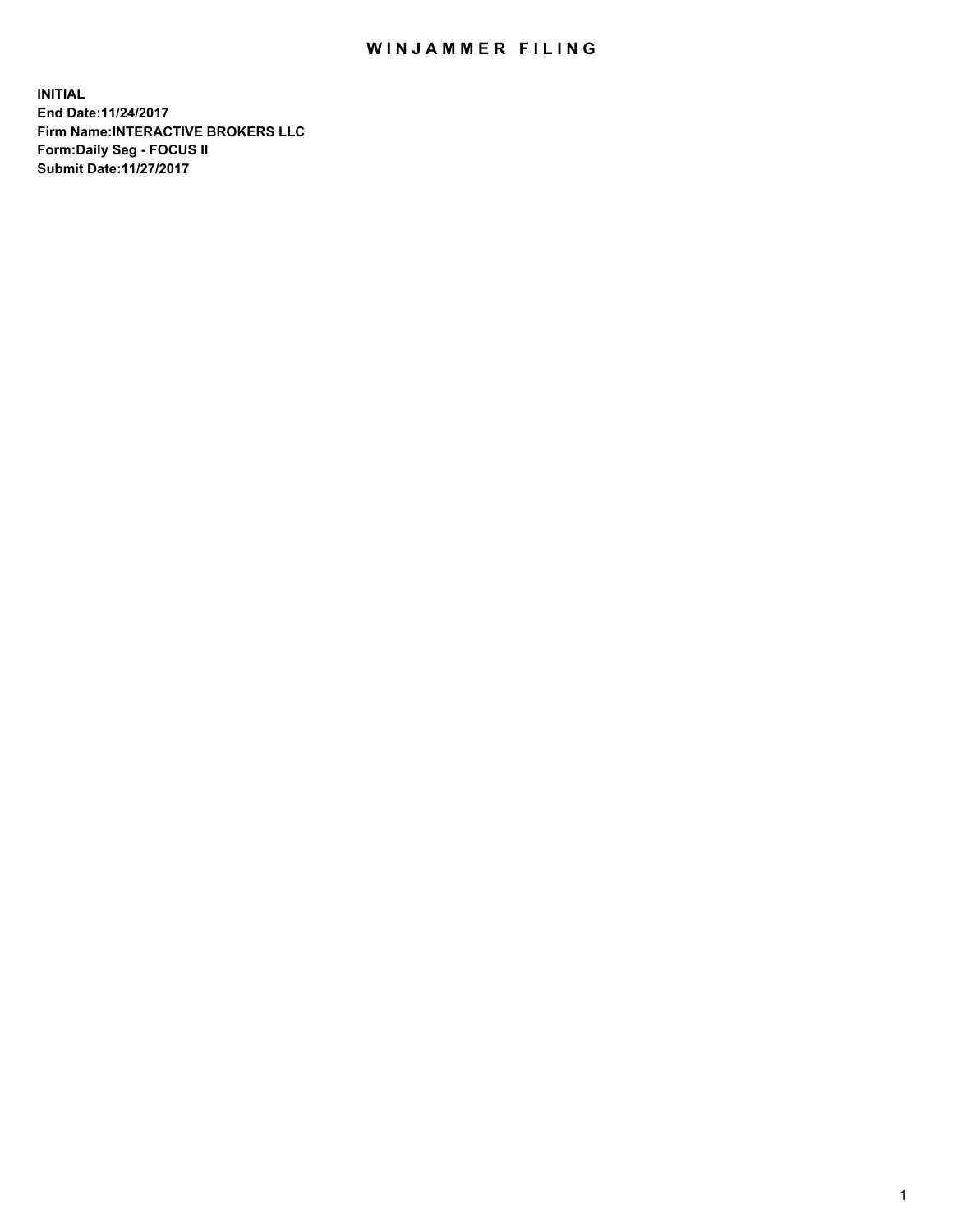## **INITIAL End Date:11/24/2017 Firm Name:INTERACTIVE BROKERS LLC Form:Daily Seg - FOCUS II Submit Date:11/27/2017 Daily Segregation - Cover Page**

| Name of Company<br><b>Contact Name</b><br><b>Contact Phone Number</b><br><b>Contact Email Address</b>                                                                                                                                                                                                                          | <b>INTERACTIVE BROKERS LLC</b><br><b>James Menicucci</b><br>203-618-8085<br>jmenicucci@interactivebrokers.c<br>om |
|--------------------------------------------------------------------------------------------------------------------------------------------------------------------------------------------------------------------------------------------------------------------------------------------------------------------------------|-------------------------------------------------------------------------------------------------------------------|
| FCM's Customer Segregated Funds Residual Interest Target (choose one):<br>a. Minimum dollar amount: ; or<br>b. Minimum percentage of customer segregated funds required:%; or<br>c. Dollar amount range between: and; or<br>d. Percentage range of customer segregated funds required between:% and%.                          | $\overline{\mathbf{0}}$<br>0<br>155,000,000 245,000,000<br>0 <sub>0</sub>                                         |
| FCM's Customer Secured Amount Funds Residual Interest Target (choose one):<br>a. Minimum dollar amount: ; or<br>b. Minimum percentage of customer secured funds required:%; or<br>c. Dollar amount range between: and; or<br>d. Percentage range of customer secured funds required between: % and %.                          | $\overline{\mathbf{0}}$<br>0<br>80,000,000 120,000,000<br>0 <sub>0</sub>                                          |
| FCM's Cleared Swaps Customer Collateral Residual Interest Target (choose one):<br>a. Minimum dollar amount: ; or<br>b. Minimum percentage of cleared swaps customer collateral required:% ; or<br>c. Dollar amount range between: and; or<br>d. Percentage range of cleared swaps customer collateral required between:% and%. | $\overline{\mathbf{0}}$<br>$\overline{\mathbf{0}}$<br>0 <sub>0</sub><br><u>00</u>                                 |

Attach supporting documents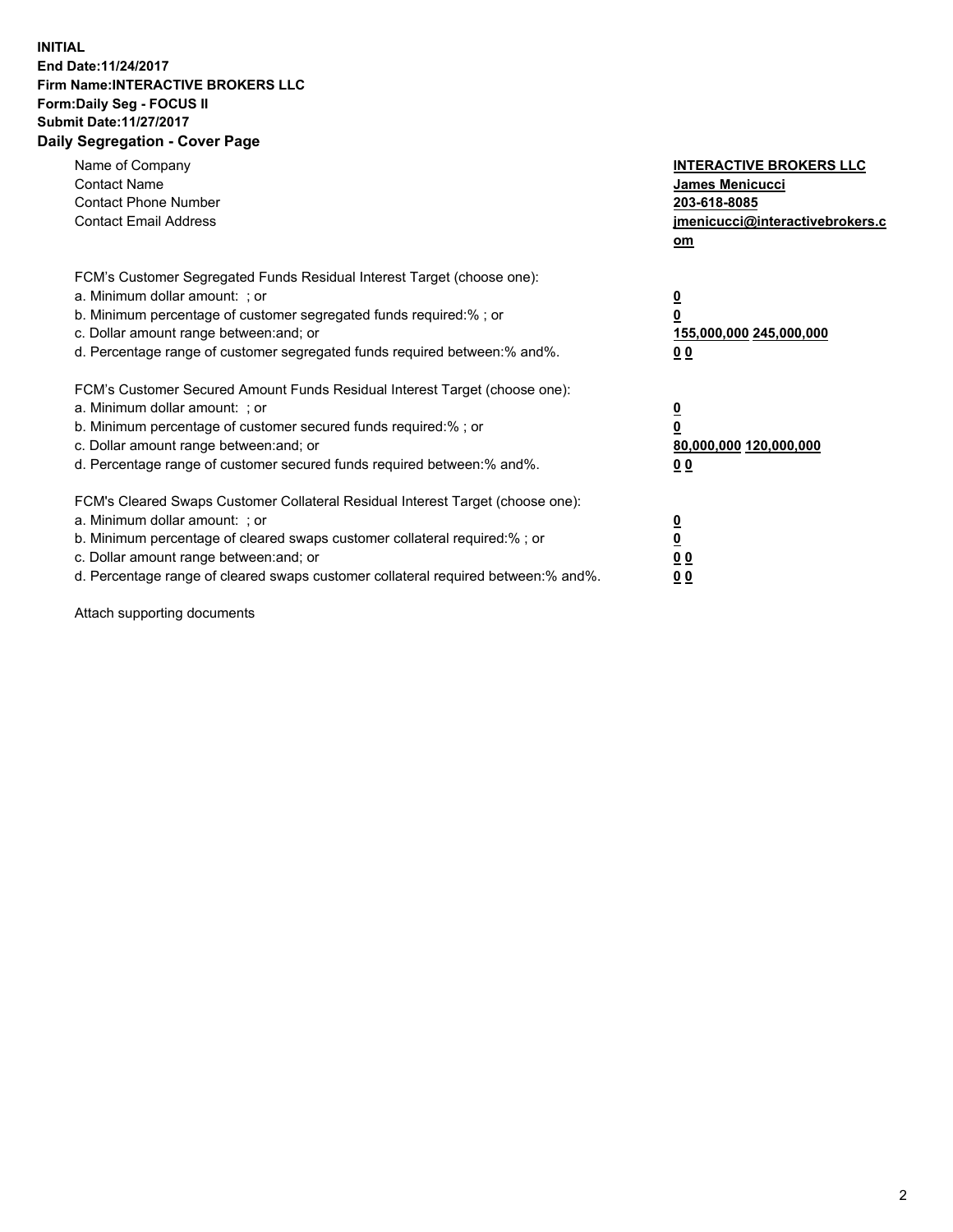## **INITIAL End Date:11/24/2017 Firm Name:INTERACTIVE BROKERS LLC Form:Daily Seg - FOCUS II Submit Date:11/27/2017 Daily Segregation - Secured Amounts**

|     | Daily Segregation - Secured Amounts                                                                        |                                   |
|-----|------------------------------------------------------------------------------------------------------------|-----------------------------------|
|     | Foreign Futures and Foreign Options Secured Amounts                                                        |                                   |
|     | Amount required to be set aside pursuant to law, rule or regulation of a foreign                           | $0$ [7305]                        |
|     | government or a rule of a self-regulatory organization authorized thereunder                               |                                   |
| 1.  | Net ledger balance - Foreign Futures and Foreign Option Trading - All Customers                            |                                   |
|     | A. Cash                                                                                                    | 446,328,402 [7315]                |
|     | B. Securities (at market)                                                                                  | $0$ [7317]                        |
| 2.  | Net unrealized profit (loss) in open futures contracts traded on a foreign board of trade                  | 13,605,628 [7325]                 |
| 3.  | Exchange traded options                                                                                    |                                   |
|     | a. Market value of open option contracts purchased on a foreign board of trade                             | 22,289 [7335]                     |
|     | b. Market value of open contracts granted (sold) on a foreign board of trade                               | -81,747 [7337]                    |
| 4.  | Net equity (deficit) (add lines 1.2. and 3.)                                                               | 459,874,572 [7345]                |
| 5.  | Account liquidating to a deficit and account with a debit balances - gross amount                          | 3,367 [7351]                      |
|     | Less: amount offset by customer owned securities                                                           | 0 [7352] 3,367 [7354]             |
| 6.  | Amount required to be set aside as the secured amount - Net Liquidating Equity                             | 459,877,939 [7355]                |
|     | Method (add lines 4 and 5)                                                                                 |                                   |
| 7.  | Greater of amount required to be set aside pursuant to foreign jurisdiction (above) or line                | 459,877,939 [7360]                |
|     | 6.                                                                                                         |                                   |
|     | FUNDS DEPOSITED IN SEPARATE REGULATION 30.7 ACCOUNTS                                                       |                                   |
| 1.  | Cash in banks                                                                                              |                                   |
|     | A. Banks located in the United States                                                                      | 130,177,080 [7500]                |
|     | B. Other banks qualified under Regulation 30.7                                                             | 0 [7520] 130,177,080 [7530]       |
| 2.  | Securities                                                                                                 |                                   |
|     | A. In safekeeping with banks located in the United States                                                  | 340,238,925 [7540]                |
|     | B. In safekeeping with other banks qualified under Regulation 30.7                                         | 0 [7560] 340,238,925 [7570]       |
| 3.  | Equities with registered futures commission merchants                                                      |                                   |
|     | A. Cash                                                                                                    | $0$ [7580]                        |
|     | <b>B.</b> Securities                                                                                       | $0$ [7590]                        |
|     | C. Unrealized gain (loss) on open futures contracts                                                        | $0$ [7600]                        |
|     | D. Value of long option contracts                                                                          | $0$ [7610]                        |
|     | E. Value of short option contracts                                                                         | 0 [7615] 0 [7620]                 |
| 4.  | Amounts held by clearing organizations of foreign boards of trade                                          |                                   |
|     | A. Cash                                                                                                    | $0$ [7640]                        |
|     | <b>B.</b> Securities                                                                                       | $0$ [7650]                        |
|     | C. Amount due to (from) clearing organization - daily variation                                            | $0$ [7660]                        |
|     | D. Value of long option contracts                                                                          | $0$ [7670]                        |
|     | E. Value of short option contracts                                                                         | 0 [7675] 0 [7680]                 |
| 5.  | Amounts held by members of foreign boards of trade                                                         |                                   |
|     | A. Cash                                                                                                    | 112,082,515 [7700]                |
|     | <b>B.</b> Securities                                                                                       | $0$ [7710]                        |
|     | C. Unrealized gain (loss) on open futures contracts                                                        | 4,625,548 [7720]                  |
|     | D. Value of long option contracts                                                                          | 22,289 [7730]                     |
|     | E. Value of short option contracts                                                                         | -81,747 [7735] 116,648,605 [7740] |
| 6.  | Amounts with other depositories designated by a foreign board of trade                                     | 0 [7760]                          |
| 7.  | Segregated funds on hand                                                                                   | $0$ [7765]                        |
| 8.  | Total funds in separate section 30.7 accounts                                                              | 587,064,610 [7770]                |
| 9.  | Excess (deficiency) Set Aside for Secured Amount (subtract line 7 Secured Statement<br>Page 1 from Line 8) | 127,186,671 [7380]                |
| 10. | Management Target Amount for Excess funds in separate section 30.7 accounts                                | 80,000,000 [7780]                 |
| 11. | Excess (deficiency) funds in separate 30.7 accounts over (under) Management Target                         | 47,186,671 [7785]                 |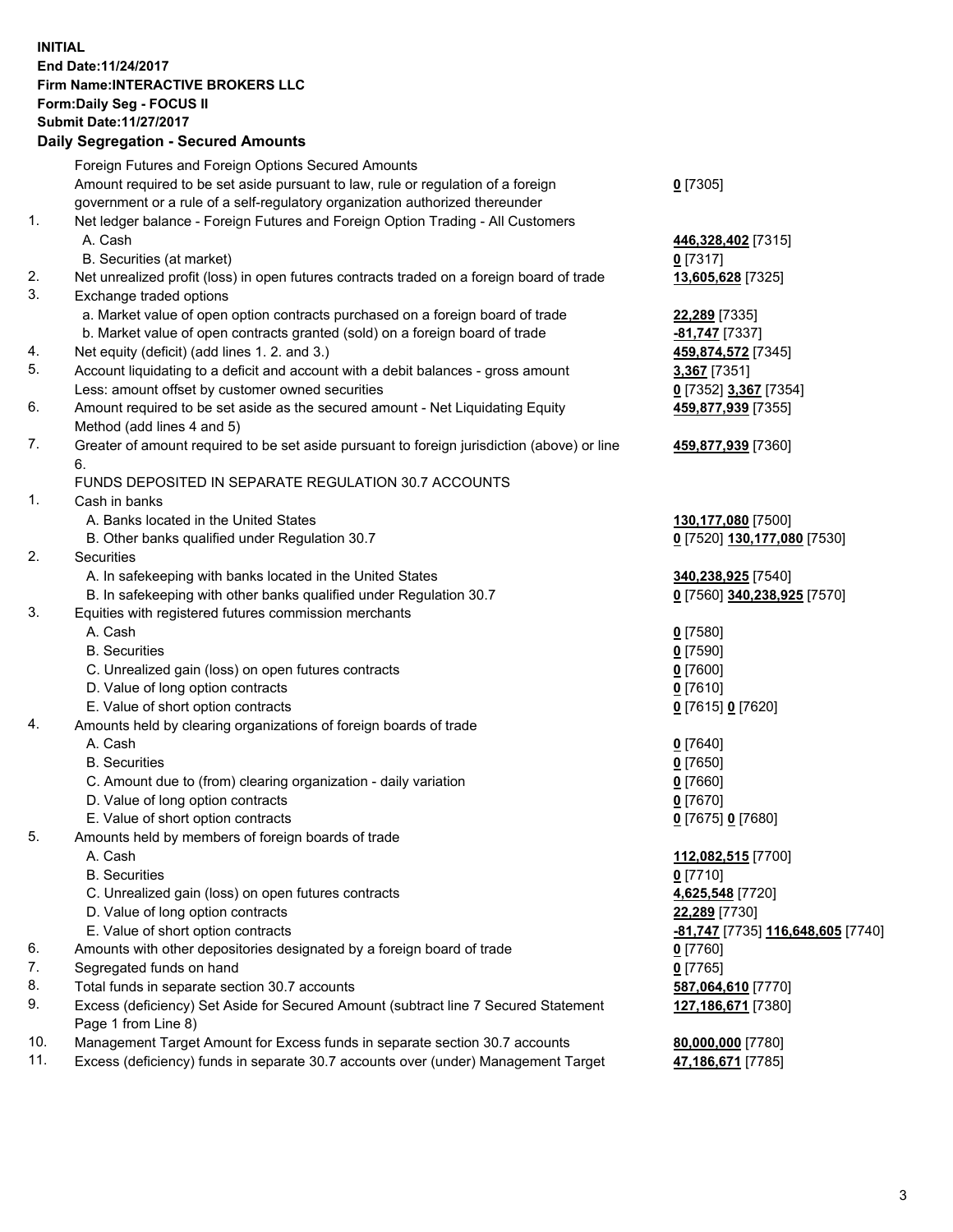**INITIAL End Date:11/24/2017 Firm Name:INTERACTIVE BROKERS LLC Form:Daily Seg - FOCUS II Submit Date:11/27/2017 Daily Segregation - Segregation Statement** SEGREGATION REQUIREMENTS(Section 4d(2) of the CEAct) 1. Net ledger balance A. Cash **4,719,217,489** [7010] B. Securities (at market) **0** [7020] 2. Net unrealized profit (loss) in open futures contracts traded on a contract market **-96,368,369** [7030] 3. Exchange traded options A. Add market value of open option contracts purchased on a contract market **111,626,454** [7032] B. Deduct market value of open option contracts granted (sold) on a contract market **-255,849,608** [7033] 4. Net equity (deficit) (add lines 1, 2 and 3) **4,478,625,966** [7040] 5. Accounts liquidating to a deficit and accounts with debit balances - gross amount **206,555** [7045] Less: amount offset by customer securities **0** [7047] **206,555** [7050] 6. Amount required to be segregated (add lines 4 and 5) **4,478,832,521** [7060] FUNDS IN SEGREGATED ACCOUNTS 7. Deposited in segregated funds bank accounts A. Cash **621,991,572** [7070] B. Securities representing investments of customers' funds (at market) **2,805,352,865** [7080] C. Securities held for particular customers or option customers in lieu of cash (at market) **0** [7090] 8. Margins on deposit with derivatives clearing organizations of contract markets A. Cash **23,746,153** [7100] B. Securities representing investments of customers' funds (at market) **1,374,146,607** [7110] C. Securities held for particular customers or option customers in lieu of cash (at market) **0** [7120] 9. Net settlement from (to) derivatives clearing organizations of contract markets **-1,841,519** [7130] 10. Exchange traded options A. Value of open long option contracts **111,587,011** [7132] B. Value of open short option contracts **-255,797,899** [7133] 11. Net equities with other FCMs A. Net liquidating equity **0** [7140] B. Securities representing investments of customers' funds (at market) **0** [7160] C. Securities held for particular customers or option customers in lieu of cash (at market) **0** [7170] 12. Segregated funds on hand **0** [7150] 13. Total amount in segregation (add lines 7 through 12) **4,679,184,790** [7180] 14. Excess (deficiency) funds in segregation (subtract line 6 from line 13) **200,352,269** [7190] 15. Management Target Amount for Excess funds in segregation **155,000,000** [7194]

16. Excess (deficiency) funds in segregation over (under) Management Target Amount Excess

**45,352,269** [7198]